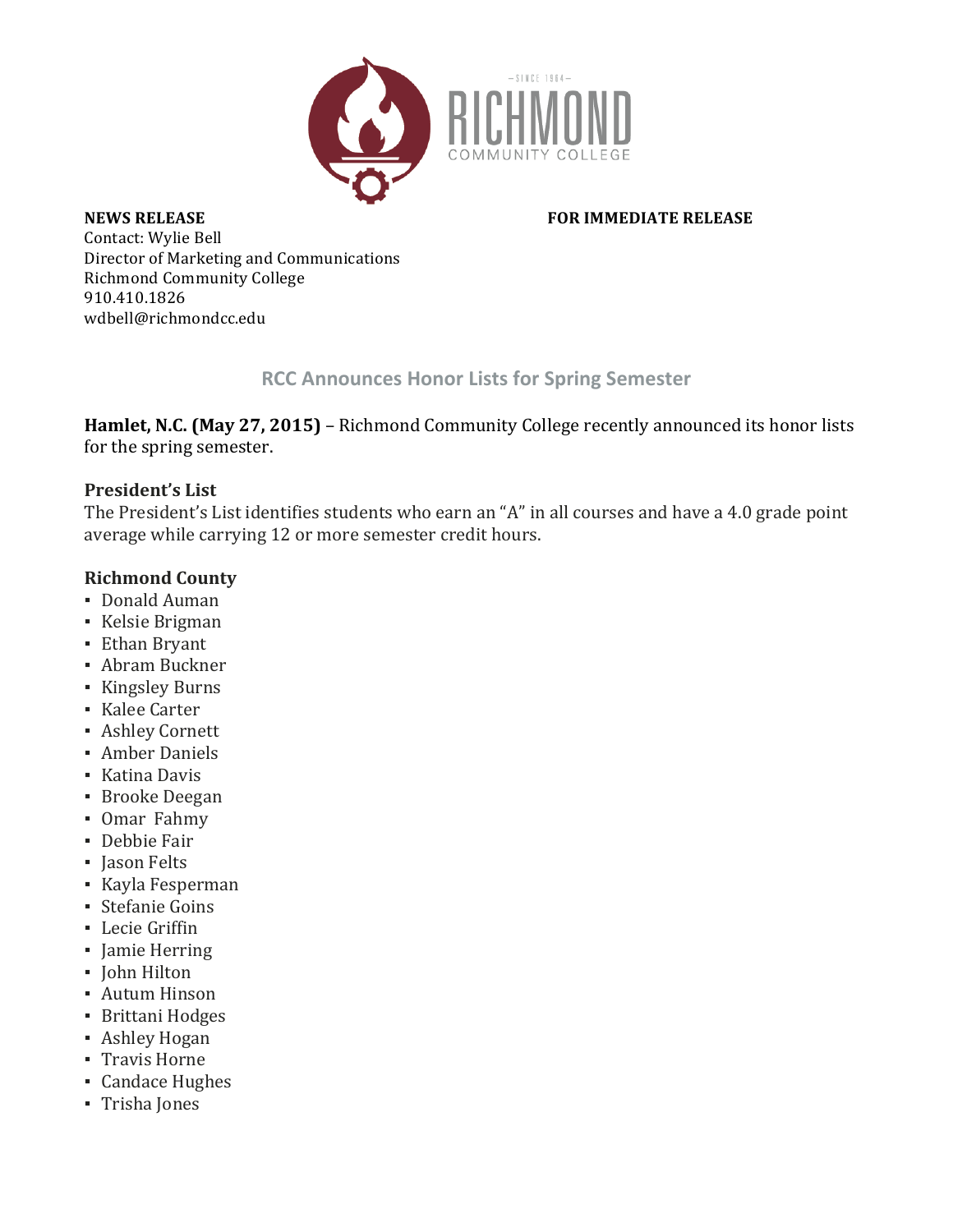

- Amanda Kohl
- **Mary Lampley**
- **·** Michael Little
- Reyna Lopez
- Hanna Marks
- Fred McRae
- Christi Miles
- **Jacob Newton**
- Jordin Norton
- **Rebecca Rainwater**
- **•** Jeremy Rankin
- **Christopher Rhodes**
- Yoshamin Sedano
- Daniel Singletary
- Samuel Smith
- Stephanie Smith
- **·** Kristen Speight
- **·** Hailey Stafford
- Loren Strong
- **Keeley Sutton**
- Thomas Talbert
- Tabatha Usher
- Jessica Walters
- Brenda Warden
- Mary Williams

# **Scotland County**

▪

- Poornima Balyan
- Jessica Blackwell
- Kanisha Blue
- Carol Conroy
- Yolanda Cross
- **Alexius Fields**
- **· Heather Forte**
- Supreet Goraya
- Havanna Holfert
- Caren Holland
- Salim Holloway
- Emily Jordan
- Lucy Kenya
- **Raymond Lew**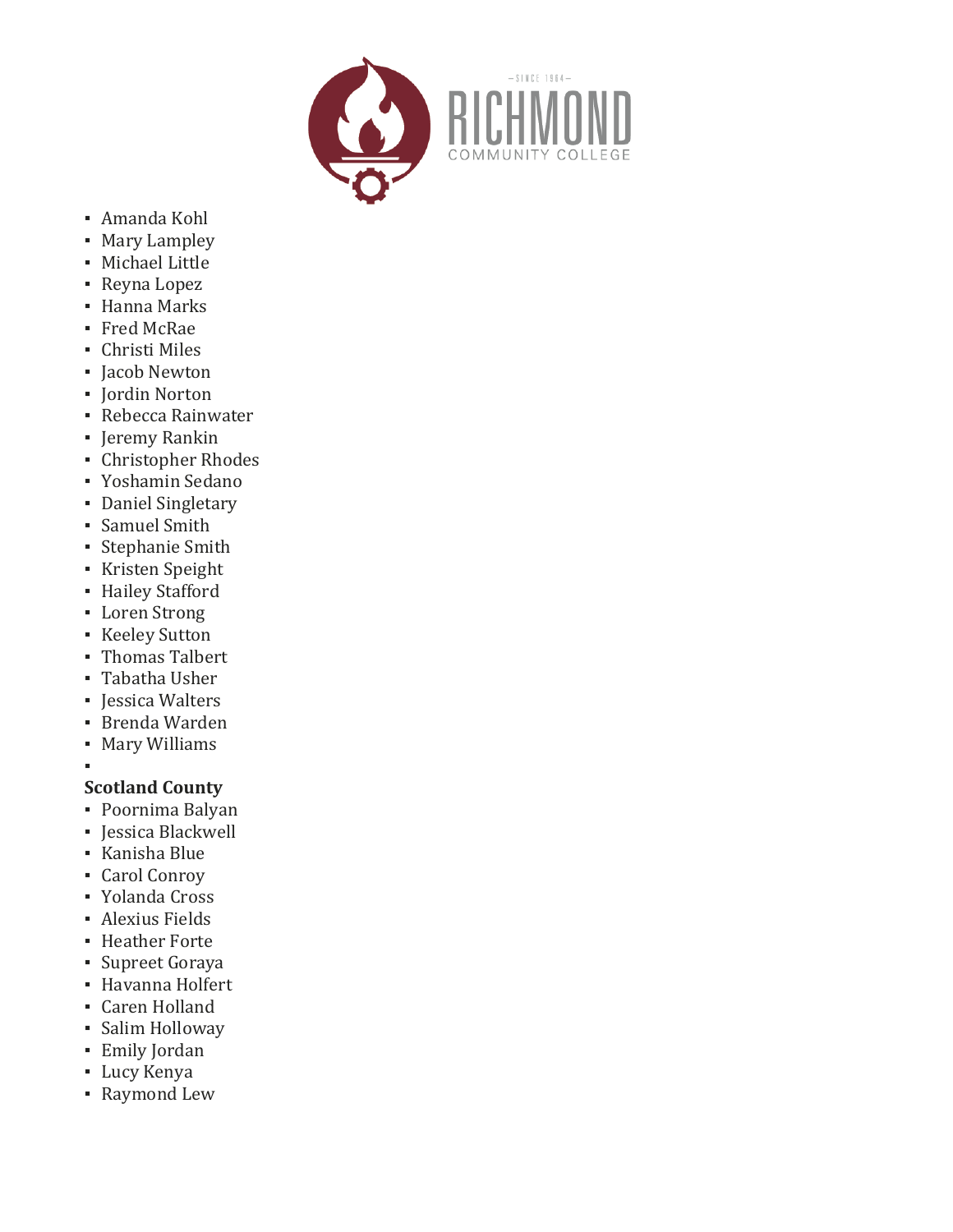

- Randall Locklear
- O'Neal Malloy
- Gregory Manning
- Alicia McCarthy
- Levern McLeod
- **·** Jessica McPherson
- **Mallory Riley**
- Colon Smith
- Julie Truesdell
- Amanda Varner
- Tia White
- Amanda Williams
- Erin Zhang

## **Anson County**

- Ellen MacDonald
- Nancy McIntyre
- **Harnett County**
- Wesley Norris
- **Montgomery County**
- **·** Joshua Biddix
- Moore County
- Andrew Ayers
- **·** Jeremy Lewis

## **Robeson County**

- Kelah Epps
- **·** Jared Locklear

## **Stanley County**

**• Austin Hunsucker** 

## **Out of State**

**·** Jennifer Steen

## **Dean's List**

The Dean's List includes the names of student who attain a minimum grade point average of 3.25 and earn no letter grade lower than a "B" while carrying 12 or more hours in a degree or diploma program.

## **Richmond County**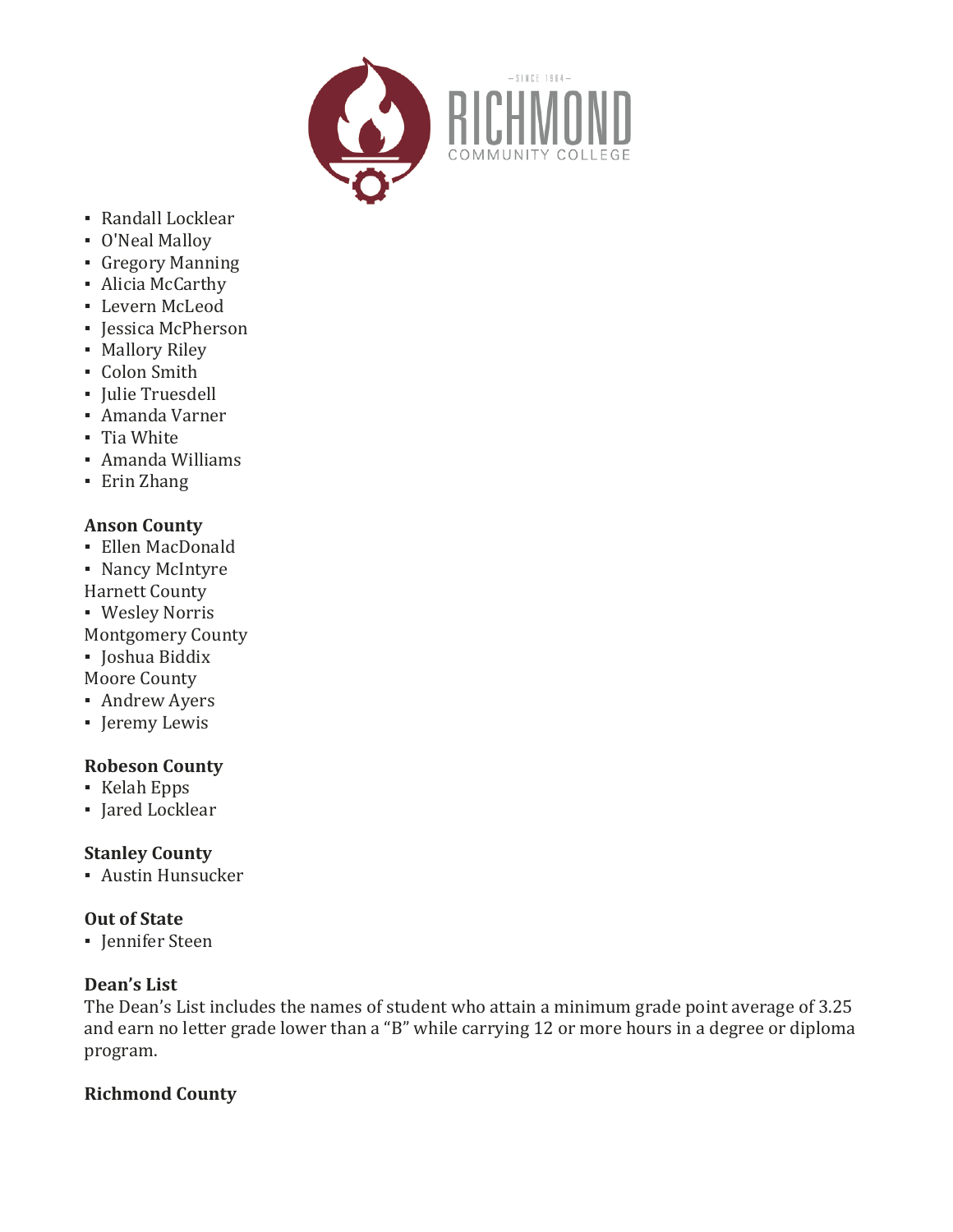

- Thomas Alfredson
- Candace Allison
- **·** Jordan Allison
- Katelynn Dee Arner
- Dalton Autry
- **Matthew Baldwin**
- **Gregory Balzer**
- Saleha Bhatti
- Samaria Blyther
- Kisha Bostic
- Margaret Bowers
- Lauren Brewer
- Nicholas Brigman
- Rebecca Burgess
- Miranda Caulder
- Kristina Chappell
- Jonathan Chavez
- Grant Colden
- Patrick Collins
- Kelley Collins-Bryant
- Ciara Covington
- **·** Kenisha Crouch
- **•** Jessie Daniels
- Cailey Davis
- **•** Dwight Davis
- **·** Brittany Dean
- **·** Jonathan Decello
- April Diggs
- **Christian Dixon**
- **Fakira Dowdy**
- Kenneth Downey
- **Brittni Faurot**
- Adrian Flowers
- Lakeshia Gibson
- Ciara Golden
- Casey Grant
- **Morgan Grant**
- Wanda Hair
- **Ashley Hancock**
- Kyle Haywood
- **Aaron Hodges**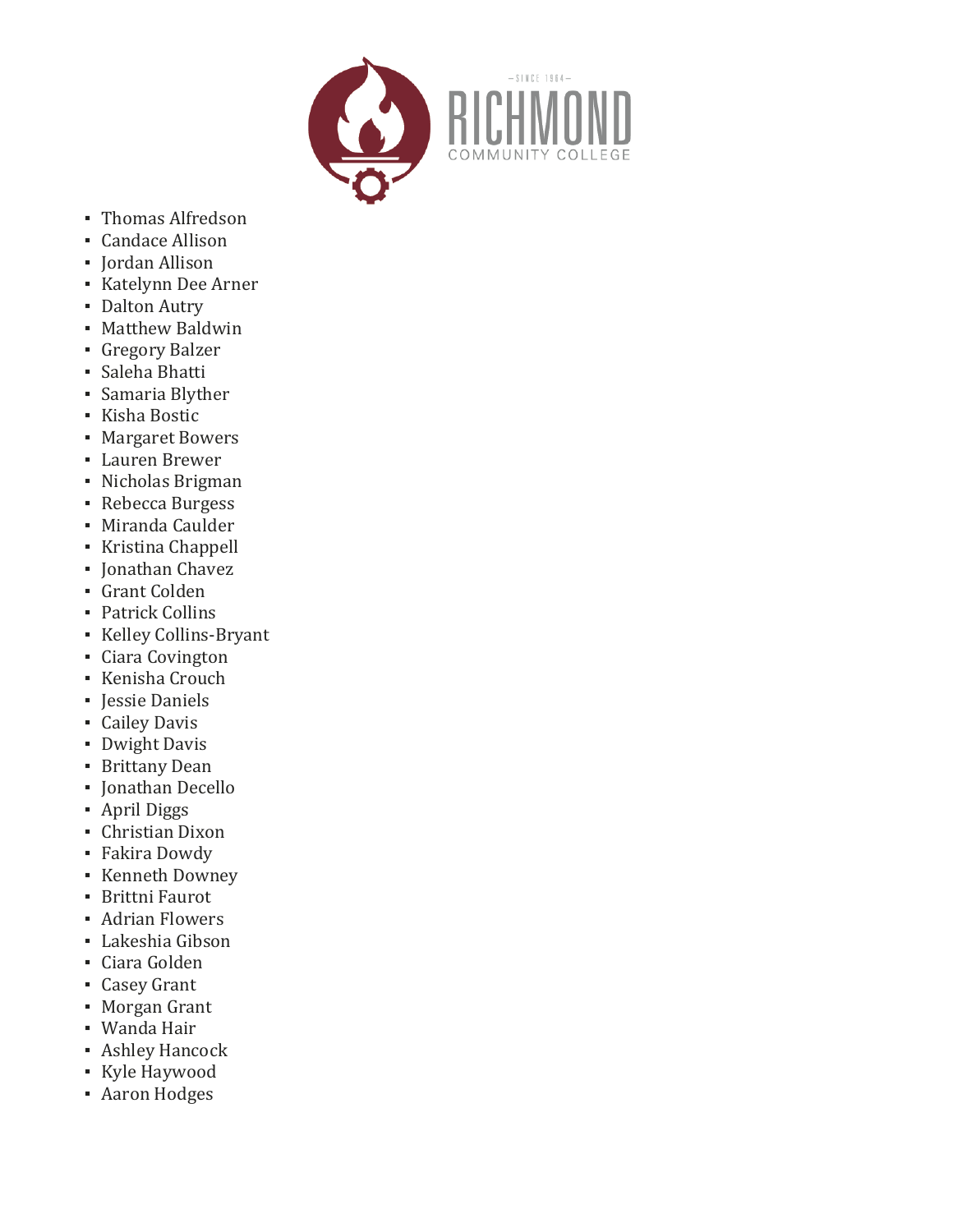

- Courtney Hogan
- Courtney Holmes
- **Connie Hudson**
- **Ethan Hulon**
- Lila Hunt
- Torrie Ingram
- Kory Jasper
- Deborah Jordan
- Tania Juarez
- Joe Kindley
- **•** Brittany Knight
- Evan Leak
- Robert Leviner
- **Rebecca Locklear**
- Austin Long
- **·** Heather Long
- Ronald Maynard
- Carol McBride
- Morgan McBride
- James McCoy
- Ryanne McEachin
- Daria McIntyre
- Tia McIntyre
- Armisha McLean
- Kasetta McLean
- Darrius McRae
- **Courtney Miller**
- Ella Moore
- Rojelio Munoz
- Alyssa Norris
- **Mary Parker**
- **Exempth Paul**
- Christine Perakis
- Matt Pettitt
- **Ashley Poole**
- **Maxine Poole**
- **·** Brandy Prisk
- Tyson Pruitte
- **Cameron Quick**
- **Dorinda Quick**
- **•** Lisa Quick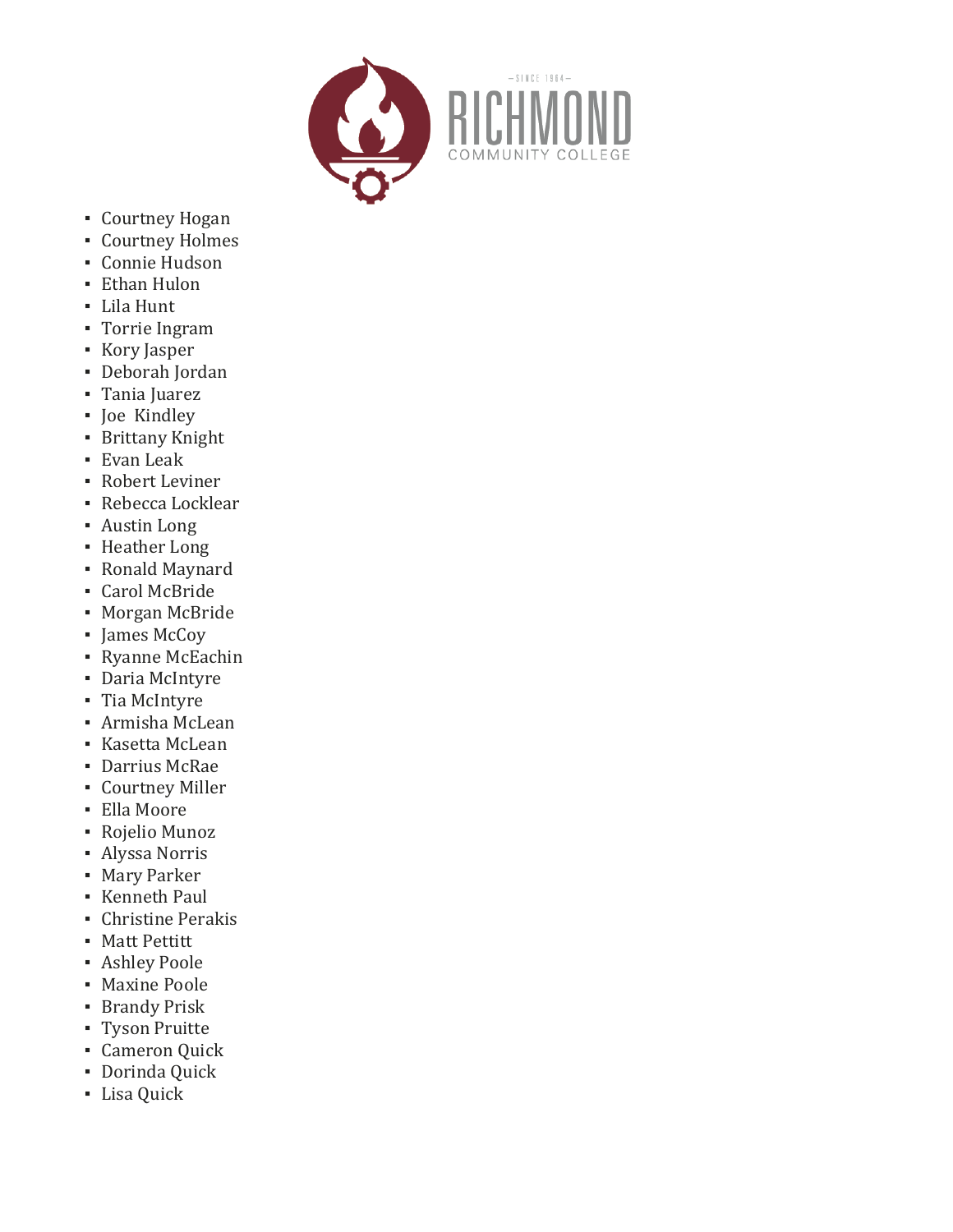

- **Gabrielle Rainwater**
- William Ray
- Tyler Robson
- Hanna Rodriguez
- William Sanford
- Kouston Sellers
- **Stephen Smith**
- **Aaron Snead**
- **Darian Snead**
- Danyelle Stroman
- **•** Kenneth Sullivan
- Cassie Swink
- **•** Breanna Teal
- **Melody Terry**
- Dakota Truett
- Susan Turner
- Ricardo Versiani
- Erin Voorhees
- **Brittany Wall**
- Ebony Watkins
- Mary Watts
- Natalie Watts
- Kathryn Webb
- **·** Emily Wescott
- **Alan Williams**
- Angela Williams
- Donna Williams
- George Yandle
- Kendra York

Scotland County

- William Bailey
- Wanda Bridges
- Tessa Bullard
- **Marie Christovale**
- Jaford Clark
- Kasey Crooms
- **Stephen Currie**
- Iazzmine Davis
- **Makalai Dennis**
- **Heather Easterling**
- Caitlyn Edwards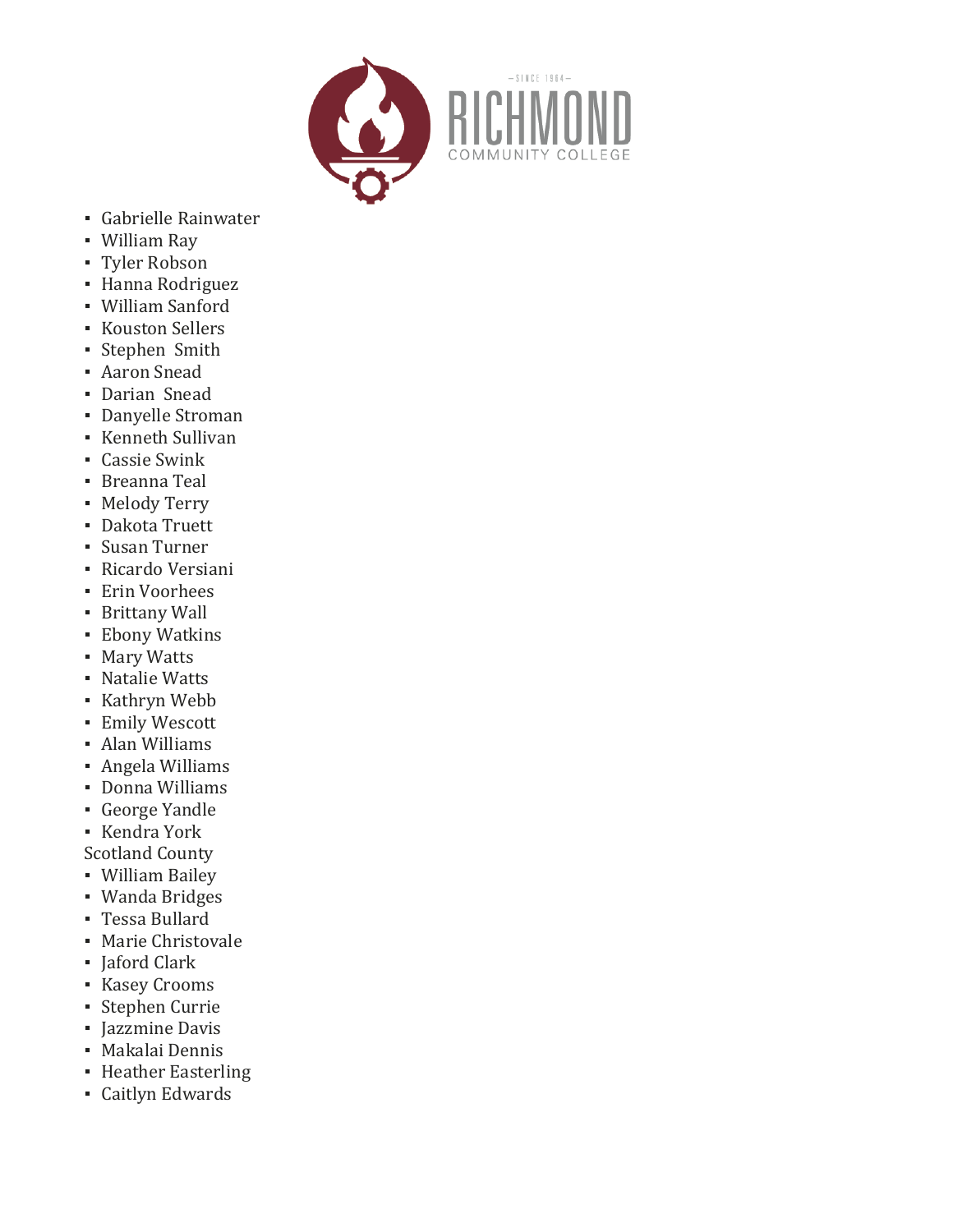

- Kyle Farris
- Jacqueline Hale
- **Cassandra Hartley**
- Kenslee Hecht
- Amanda High
- **Mark Holland**
- Jennifer Hopkins
- **·** Justin Hucks
- Mongo Jacobs
- Jessica Joyner
- **·** Shannon Leazer
- Debra Leggett
- Weldon Lewis
- **Grace Locklear**
- **·** Kathy Locklear
- · Phyllis Lowery
- Tara McAllister
- Tristan McCall
- Timothy McNeill
- **· Harry McPherson**
- **·** Sterling McQueen
- Victor McQueen
- Darrius McRae
- **•** Alexis Mishue
- Cynthia Moore
- **Robert Oxendine**
- **Margie Pegues**
- Jason Pevey
- Denisha Pinckney
- Jazmyne Ray
- Melissa Richardson
- James Rierson
- Brandon Russell
- **Brian Settharath**
- Stormie Singleton
- **Courtney Smith**
- Tabitha Sullivan
- **·** Brittany Tullock
- **Matthew Warren**
- Holly Watts
- Kayla Williams